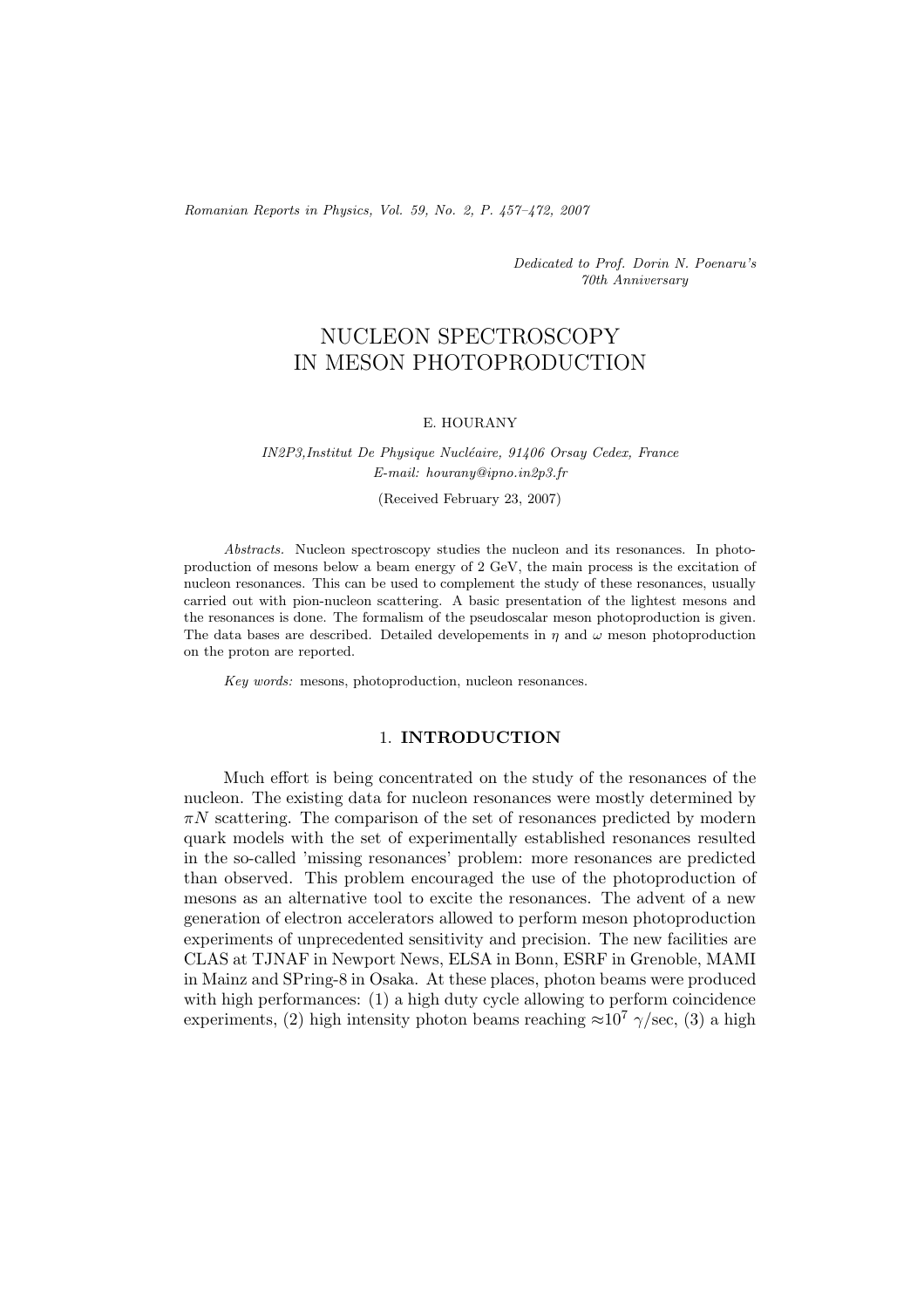| E. Hourany |  |
|------------|--|
|            |  |

energy crossing the threshold of  $\eta$  meson and kaon production, and (4) polarized targets and tagged and polarized beams allowing to perform precise experiments. In addition,  $4\pi$  detectors were constructed with new electronics processing hundreds of parameters and new data-storing systems. The use of polarised beam or target can reveal the small contribution of resonances through the interference terms.

### 2. **MESONS AND NUCLEON RESONANCES**

Pions have been abundantly produced in proton accelerators, and in many places charged pions were collected and used as secondary beams. Pion scattering on a proton target has been chosen as the best tool to excite and to study the resonances of the nucleon. Nucleonic resonances are excited states of the nucleon with large mass width but with well defined spin, isospin and parity. Their identification and their characterization were carried out through the analysis of the pion-nucleon scattering data by partial-wave phase-shifts method. In this method, the excitation of a given resonance is searched with the amplitude behaviour of a specific partial wave in a characteristic plot called Argand diagram. Quark models of the nucleon, based on 3 constituent quarks were developed in a similar way than the shell model for nuclei. They could reproduce as excited states of the nucleon most of the known resonances with their spins, parities, and approximate masses. These models are refined through the interpretation of dynamical properties of the resonances, in particular, their coupling to the photons and the mesons.

In Table 1, there are the main characteristics of the lightest mesons, taken from the PDG tables [1]. The  $J^{\pi}$  of the pseudoscalar mesons (pions, eta, kaons) is 0−. The J<sup>π</sup> of the vector mesons (rho, omega) is 1−. The isospin of pions, kaons and  $\eta$  is 1,  $1/2$  and 0 respectively. The isospin is 1 for  $ρ$  and 0 for ω. All of the mesons have a short lifetime ( $≤ 10<sup>-7</sup>$  s); however,  $\pi^{\pm}$  and K<sup> $\pm$ </sup> may have a path of several meters in the laboratory and then be detected with standard detectors similarly to stable charged particles, whereas  $\eta$ ,  $\eta'$ ,  $\rho$  and  $\omega$  decay almost at their production point. The last column gives the decay modes of highest branching ratios. It is worth mentionning that the rare decay modes, not given in the table, are used as special tools to test chiral perturbation theory and basic invariance principles.

In terms of quarks, mesons are constituted by quark-antiquark pairs. Eight mesons  $\pi^{\pm}$ ,  $\pi^{\circ}$ ,  $\eta_o$ ,  $K^{\pm}$ ,  $K^{\circ}$  and  $\overline{K}^{\circ}$  form an octet and a singlet  $\eta_s$  in SU(3) of flavors u, d, and s. The physical  $\eta$  and  $\eta'$  are mixtures of  $\eta_0$  and  $\eta_s$ . The elements of the octet can be considered in some circumstances as Goldstone bosons associated to chiral symmetry breaking and therefore they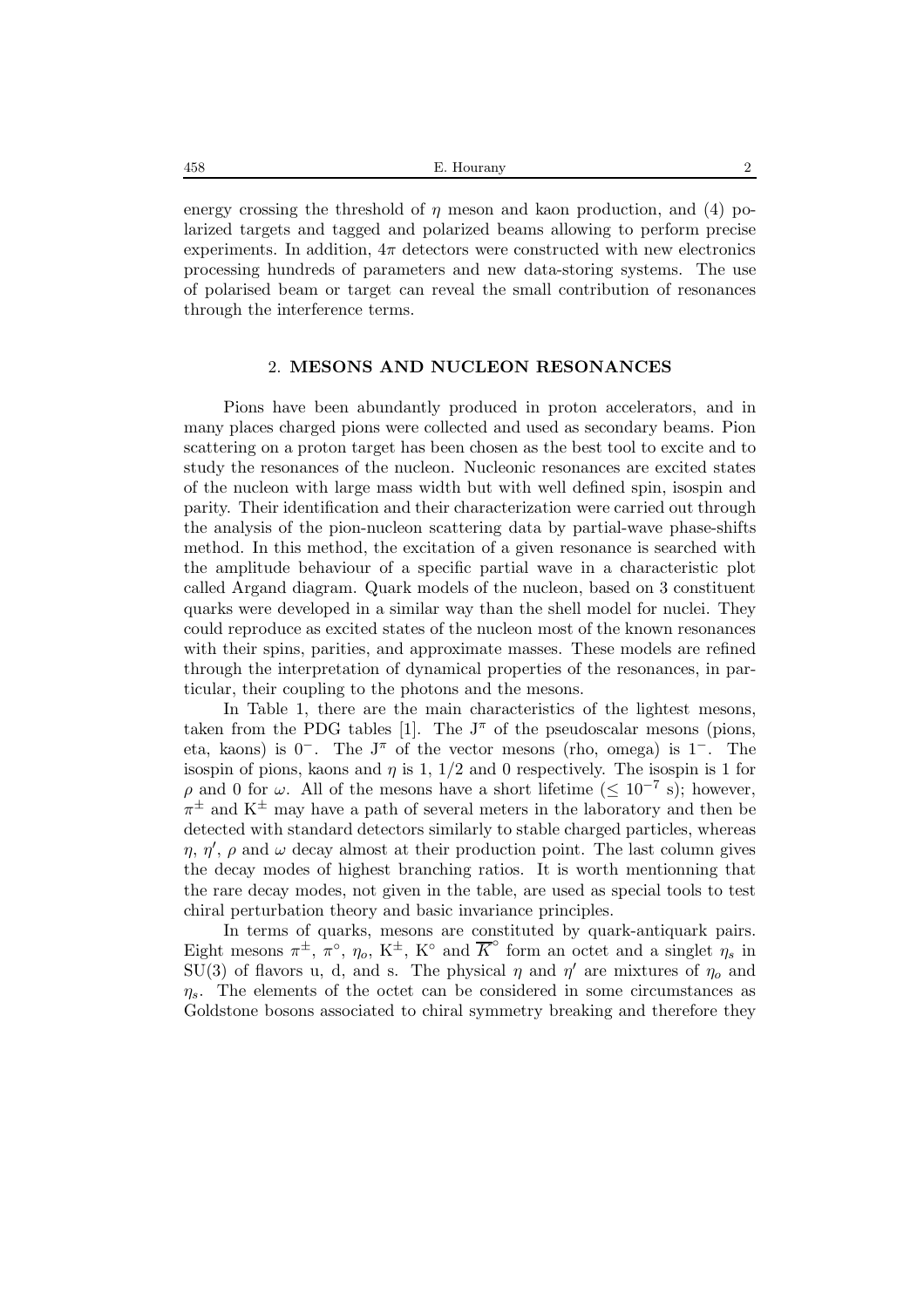| Mesons        |          | $J^{\pi}$             | Mass   | Lifetime                   | Decay modes                                                                                |
|---------------|----------|-----------------------|--------|----------------------------|--------------------------------------------------------------------------------------------|
|               |          |                       | (MeV)  | $(\sec)$                   | $(\%)$                                                                                     |
| $\pi^{\pm}$   |          | 0                     | 139.57 | $2.6\times10^{-8}$         | $\mu\nu$ (99.99)                                                                           |
|               |          |                       |        | $c\tau = 7.8$ m            |                                                                                            |
| $\pi^{\circ}$ | 1        | $0^{-}$               | 134.98 | $8.4\times10^{-17}$        | $\gamma\gamma$ (98.8); $e^+e^-\gamma$ (1.2)                                                |
| $\eta$        | $\Omega$ | $\theta$ <sup>-</sup> | 547.45 | $5.5 \times 10^{-19}$      | $\gamma\gamma$ (38.9); $3\pi$ ° (31.9); $\pi^{+}\pi^{-}\pi$ ° (23.6);                      |
|               |          |                       |        |                            | $\pi^+\pi^-\gamma$ (4.88); $e^+e^-\gamma$ (0.5)                                            |
| $\eta'$       | $\Omega$ | $0^{-}$               | 957.77 | $3.3 \times 10^{-21}$      | $\pi^{+}\pi^{-}\eta$ (43.7); $\rho^{0}\gamma$ (30.2); $\pi^{\circ}\pi^{\circ}\eta$ (20.8); |
|               |          |                       |        |                            | $\omega\gamma(3.0); \gamma\gamma(2.1)$                                                     |
| $K^{\pm}$     | 1/2      | $0^{-}$               | 493.7  | $1.2 \times 10 - 8$        | $\mu\nu$ (63.5); $\pi\pi$ (21.2)                                                           |
|               |          |                       |        | $c\tau = 3.7$ m            |                                                                                            |
| $;\rho^0$     | 1        |                       | 775.8  | $\Gamma = 150.3$ MeV       | $(\approx 100)$<br>$\pi\pi$                                                                |
| $\omega$      | $\Omega$ |                       | 782.6  | $\Gamma = 8.5 \text{ MeV}$ | $\pi^+\pi^-\pi^{\circ}$ (89.1); $\pi^{\circ}\gamma(8.9)$ ; $\pi^+\pi^-(1.7)$               |

#### *Table 1*

Characteristics of the lightest mesons

#### *Table 2*

Nucleonic resonances

| $N^{\star}$            | $l_{\pi N}$    | T        | $J^p$     | $\Gamma(MeV)$ | Branching ratio |              |              |
|------------------------|----------------|----------|-----------|---------------|-----------------|--------------|--------------|
|                        |                |          |           |               | $\pi N$ %       | $\pi\pi N$ % | $\eta N \n%$ |
| P11(1440)              | 1              | 1/2      | $1/2^+$   | 250-450       | 60-70           | $30 - 40$    |              |
| D13(1520)              | $\overline{2}$ | 1/2      | $3/2^{-}$ | 110-135       | 50-60           | $40 - 50$    |              |
| S11(1535)              | $\theta$       | 1/2      | $1/2^{-}$ | 100-200       | $35 - 55$       | $01 - 10$    | $30 - 55$    |
| D15(1675)              | $\overline{2}$ | 1/2      | $5/2^{-}$ | 140-180       | $40 - 50$       | $50 - 60$    |              |
| $\cdots$               |                |          | $\cdots$  |               | $\cdots$        |              |              |
| Δ                      |                |          |           |               |                 |              |              |
| P33(1232)              | 1              | 3/2      | $3/2^+$   | 115-125       | > 99            |              |              |
| P33(1600)              | 1              | 3/2      | $3/2^+$   | 250-450       | $10 - 25$       | 75-90        |              |
| $\overline{S31(1620)}$ | $\theta$       | 3/2      | $1/2^{-}$ | 120-180       | 20-30           | 70-80        |              |
|                        | $\cdots$       | $\cdots$ |           |               | $\cdots$        |              |              |

can be used in chiral QCD at low energy as known objects allowed to directly interact with quarks.

In Table 2, there are the main characteristics of the lightest resonances of the nucleon, split into two families, i.e.,  $N^*$  of isospin  $1/2$  and  $\Delta$  of isospin 3/2 [1]. The resonances are named by a letter and two indices (accompanied into parentheses by their masses in MeV) according to their original identification through their decay modes into a pion-nucleon system. The letter indicates the orbital angular momentum  $l_{\pi N}$  of pion-nucleon system. The first index indicates twice the isospin I and the second index twice the total angular momentum J. In column 5, there is the mass width  $\Gamma$ , and in the last columns the branching ratios of their decay modes into  $\pi N$ ,  $\pi \pi N$  or  $\eta N$ . In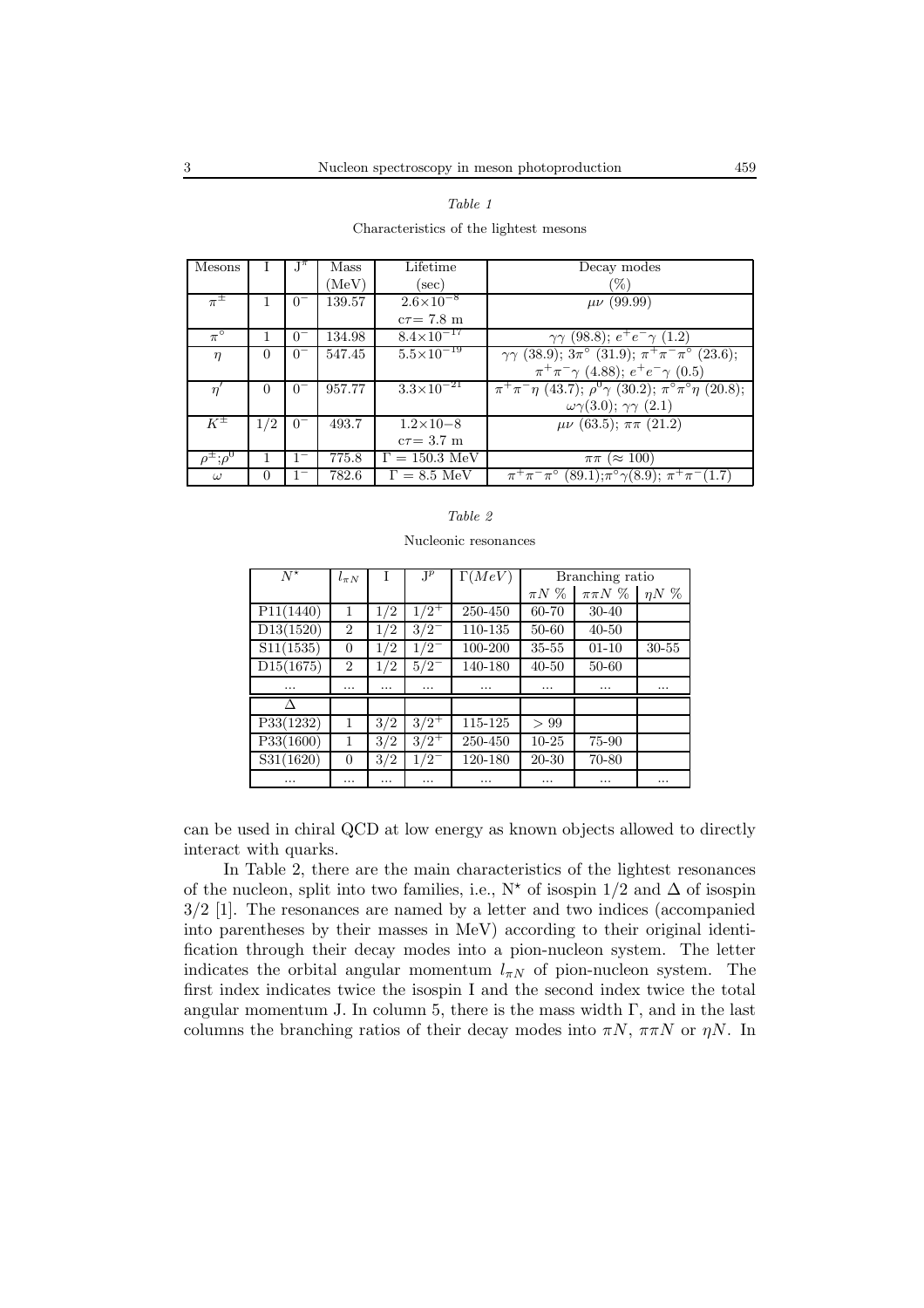fact, only  $N^*$  family resonances can decay into  $\eta N$  under isospin conservation, since, because of the isospin null of  $\eta$ , the total isospin of  $\eta N$  system has a unique value of  $1/2$ . Two properties are of high interest in the table: the high branching ratio (> 99%) of  $P_{33}(1232)$  decay into  $\pi N$  and the large one  $(30-55\%)$  of  $S_{11}(1535)$  into  $\eta N$ .

# 3. **THEORETICAL FORMALISM FOR PSEUDOSCALAR MESONS**

#### 3.1. S-MATRIX

The S-matrix for the photoproduction of pseudoscalar mesons on the proton  $(\gamma p \to M + N)$  can be written in terms of the Lorentz-invariant matrix element  $\mathcal{M}_{fi}$ , the masses  $M$ , the four-component momenta p and the total energies  $E$  by [2, 3]:

$$
S_{fi} = \frac{1}{(2\pi)^2} \left( \frac{M_p M_N}{4E_N E_M E_p E_\gamma} \right)^{1/2} \mathcal{M}_{fi} \times \delta^{(4)}(p_p + p_\gamma - p_M - p_N).
$$

The matrix element can be expressed using Dirac spinors u and  $\overline{u}$  by

$$
\mathcal{M}_{fi} = \overline{u} \bigg[ \sum_{j=1}^{4} A_j M_j \bigg] u,
$$

where  $M_j$  are operators and  $A_j$  invariant amplitudes functions of Mandelstam variables  $s, t$ , and  $u$ .

The operators  $M_i$  are expressed in terms of the four-momenta, the polarization vector  $\epsilon$  of the photon, and Dirac matrices  $\gamma_5$  and  $\gamma$  by

$$
M_1 = -\gamma_5 \gamma . \epsilon \gamma . p_\gamma, \quad M_2 = 2\gamma_5 (\epsilon . p_p p_\gamma . p_N - \epsilon . p_N p_\gamma . p_p),
$$

 $M_3 = \gamma_5(\gamma.\epsilon p_\gamma.p_p - \gamma.p_\gamma\epsilon.p_p), \quad M_4 = \gamma_5(\gamma.\epsilon p_\gamma.p_N - \gamma.p_\gamma\epsilon.p_N).$ 

The matrix element can be as well expressed in Pauli space of twocomponent vectors v and  $\overline{v}$ 

$$
\mathcal{M}_{fi} = \left(\frac{E_N + M_N}{2M_N}\right)^{1/2} \left(\frac{E_p + M_p}{2M_p}\right)^{1/2} \overline{v}Fv,
$$

where the operator  $F$  is expressed in terms of Pauli matrices and momenta by

 $F = F_1 \sigma \cdot \epsilon + F_2 i(\sigma p_M)(\sigma p_\gamma \times \epsilon) + F_3(\sigma p_\gamma)(p_M \cdot \epsilon) + F_4(\sigma p_M)(p_M \cdot \epsilon).$ 

In Pauli space the amplitudes  $F_i$  are called CGLN amplitudes and are functions of the incident energy and the scattering angle. A given  $F_i$  can be expressed in terms of the 4  $A_i$  and vice versa. Also, other families of amplitudes exist: helicity amplitudes, transversity amplitudes, etc.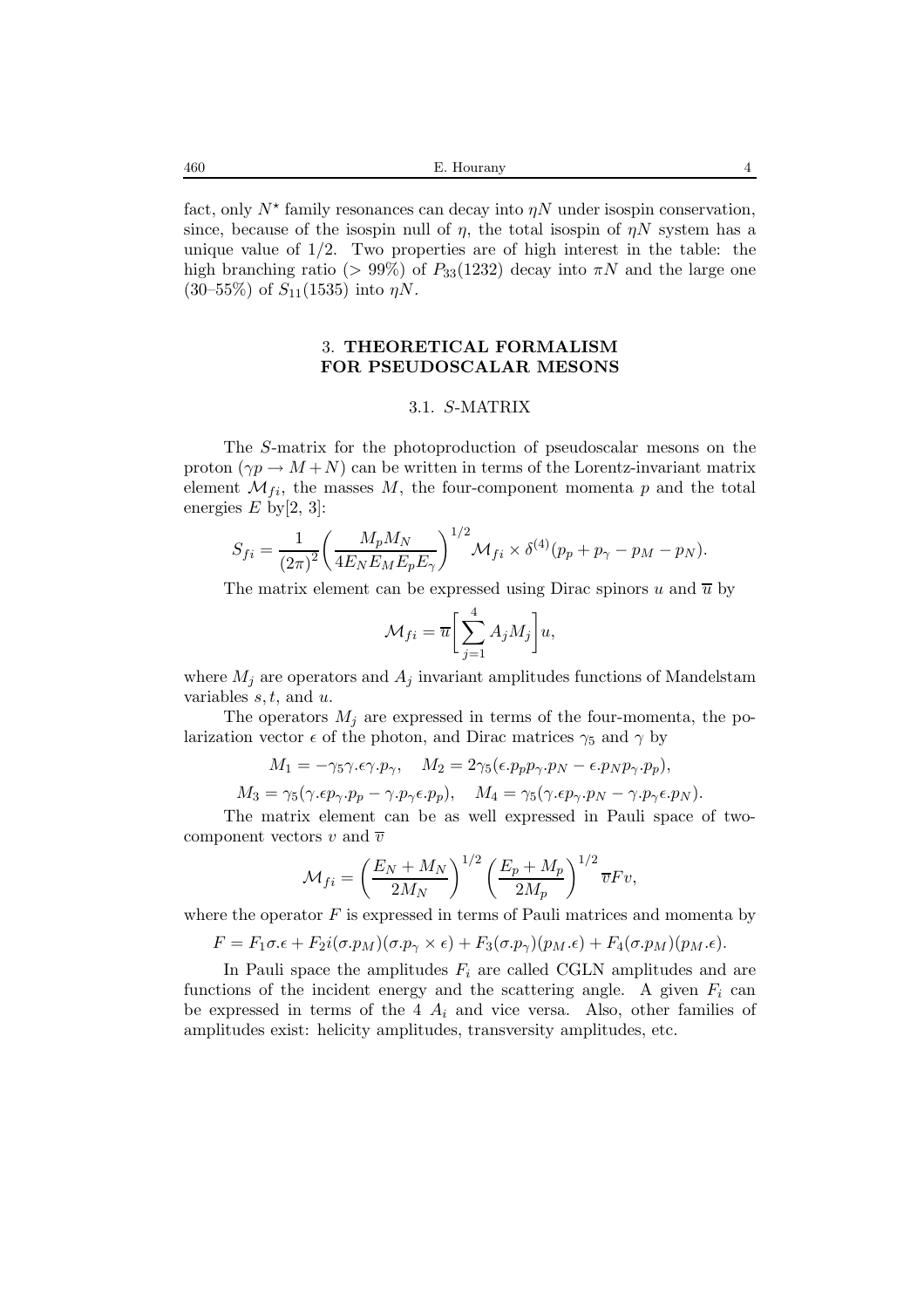The elementary cross section can be expressed in terms of the matrix element

$$
d\sigma = (2\pi)^4 \frac{M_p M_N |\mathcal{M}_{fi}|^2 \delta^{(4)}(p_p + p_\gamma - p_M - p_N)}{4E_N E_M ((p_p \cdot p_\gamma)^2 - p_p^2 \cdot p_\gamma^2)^{1/2}} \times \frac{d^3 p_M d^3 p_N}{(2\pi)^6}.
$$

#### 3.2. OBSERVABLES

The cross section  $d\sigma/d\Omega$  and other observables can be expressed in terms of the invariant amplitudes or the CGLN amplitudes or helicity amplitudes ... [2, 3]. The amplitudes in any set of amplitudes are complex numbers. So, 4 complex amplitudes allow to form 16 bilinear real numbers and therefore to calculate 16 observables. The 16 observables currently used are: (1) the differential cross section  $d\sigma/d\Omega$ , (2) the polarized beam asymmetry  $\Sigma$ , (3) the polarized target asymmetry T, (4) the recoil baryon polarization asymmetry P, (5–8) the four double polarization beam-target asymmetries E, F, G, and H,  $(9-12)$  the four double polarization beam-recoil asymmetries  $C_x, C_y, O_x$ , and  $O_y$ , and (13–16) the four double polarization target-recoil asymmetries  $T_x, T_z, L_x$ , and  $L_z$ .

It has been shown that among the 16 observables only seven were independent. Therefore, we need the measurement of the cross section  $d\sigma/d\Omega$  and six asymmetry measurements to determine completely the scattering amplitude at each couple of incident energy  $E_{\gamma}$  and scattering angle  $\theta$ .

#### 3.3. EXPANSION INTO MULTIPOLES

The CGLN amplitudes can be expanded into a multipole decomposition:

$$
F_1 = \sum_{L=0}^{\infty} (LM_L^+ + E_L^+) P'_{L+1}(x) + ((L+1)M_L^- + E_L^-) P'_{L-1}(x)
$$
  
\n
$$
F_2 = \sum_{L=1}^{\infty} ((L+1)M_L^+ + LM_L^-) P'_L(x)
$$
  
\n
$$
F_3 = \sum_{L=1}^{\infty} (E_L^+ - M_L^+) P''_{L+1}(x) + (E_L^- + M_L^-) P''_{L-1}(x)
$$
  
\n
$$
F_4 = \sum_{L=2}^{\infty} (M_L^+ - E_L^+ - M_L^- - E_L^-) P_L''(x).
$$

The interest of the multipole expansion is that near threshold the centrifugal barrier provides a natural truncation to multipoles of low L and that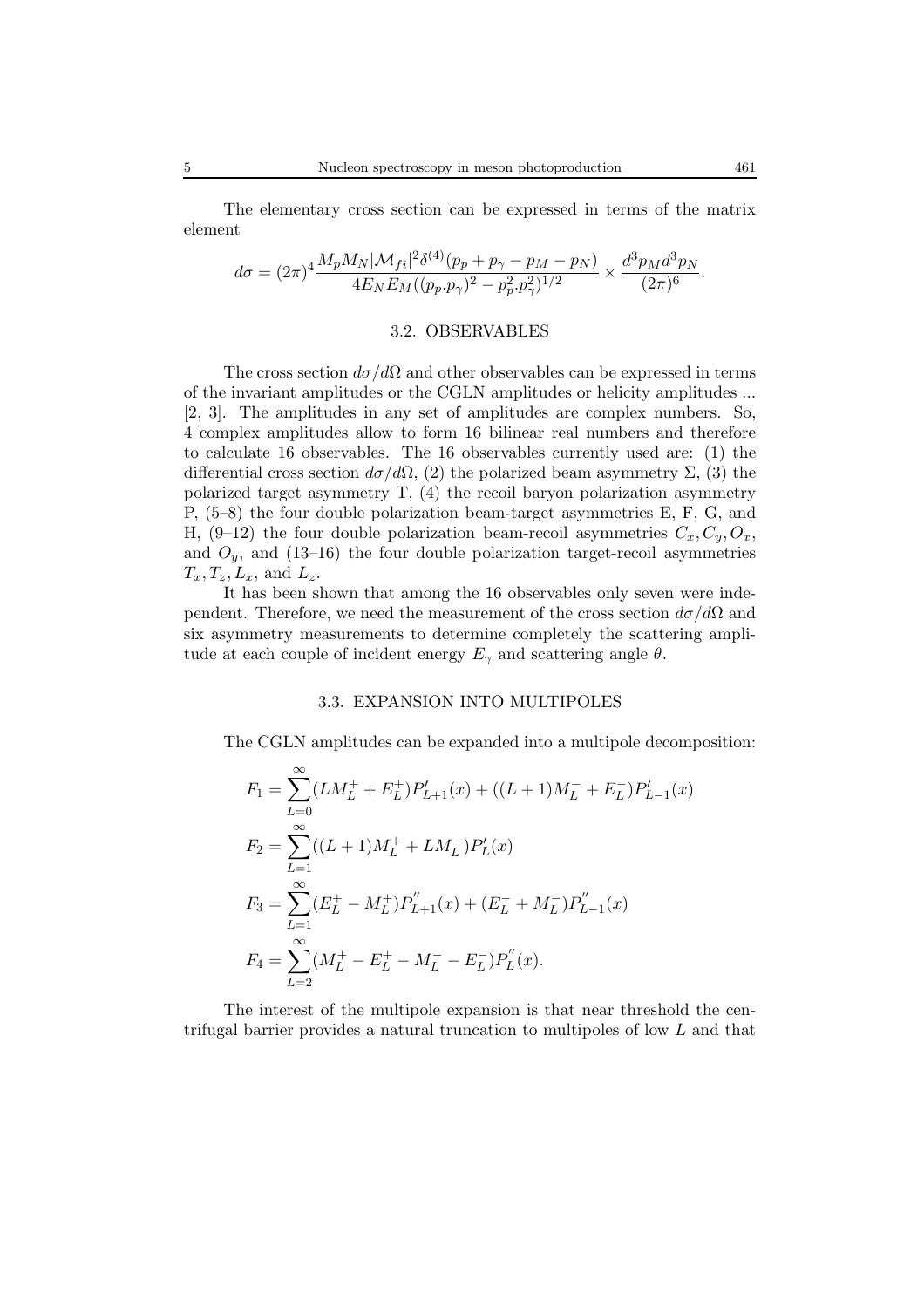baryon resonances are eigenstates of total angular momentum, parity and isospin and therefore can be associated to terms in the expansion.

The multipole notations are based on the total angular momentum and parity selection rules.

In the  $\gamma p \to MN$  photoproduction reaction, the total angular momentum of the  $\gamma$  is  $J_{\gamma}$  and its parity is -1, whereas the spin and parity  $J^{\pi}$  of p, M, N are  $\frac{1}{2}^+$ ,  $0^-$ , and  $\frac{1}{2}^+$ , respectively. The orbital angular momentum in the  $\gamma p$ system is  $L_{\gamma}$  and in the final MN system is L. The total angular momentum and parity conservation laws are writen:

$$
J = J_{\gamma} \pm \frac{1}{2} = L \pm \frac{1}{2}
$$
 and  $P = -(-1)^{L_{\gamma}} = -(-1)^{L}$ .

We have to take into account the two possible electric and magnetic interactions of the  $\gamma$ , yielding  $J_{\gamma} = L_{\gamma}$  (magnetic) and  $J_{\gamma} = L_{\gamma} \pm 1$  (electric). It follows that:

– for a given L value, J could have either  $L + \frac{1}{2}$  or  $L - \frac{1}{2}$  value;

– for  $J = L + \frac{1}{2}$ ,  $J_{\gamma}$  could have either the value L requiring a magnetic interaction to satisfy the parity conservation or the value  $L + 1$  with electric interaction. The two corresponding terms in the multipole expansion will be denoted by  $M_L^+$  and  $E_L^+$  respectively;

– for  $J = L - \frac{1}{2}$ ,  $\tilde{J}_{\gamma}$  will have either  $L - 1$  or L giving similarly  $E_L^-$  and  $M_L^-$  respectively.

## 3.4. DYNAMICS

The formalism presented in this paper so far was derived from invariance principles and contains four free complex amplitudes functions of the incident energy and the scattering angle. The expansion in multipoles of these amplitudes allows to change the parametrization into another one, more adapted to real processes. The formalism is exact and model-independent. A complete description of the pseudoscalar meson photoproduction requires the determination of the amplitudes or their expansion into multipoles. One way for their determination is to achieve at each couple of energy and angle a complete measurement, i.e., the measurement of well chosen seven observables. The other way is to find out the dynamics of the process which yields an exact determination of these amplitudes, what is in fact the final goal of the physicist. At present, neither way was achieved, since on one hand, the measurements concern a very few observables in narrow energetic and angular ranges, and on the other hand, no exact dynamics exists for the process, but instead only dynamical models with more or less parameters tend to constrain the amplitudes.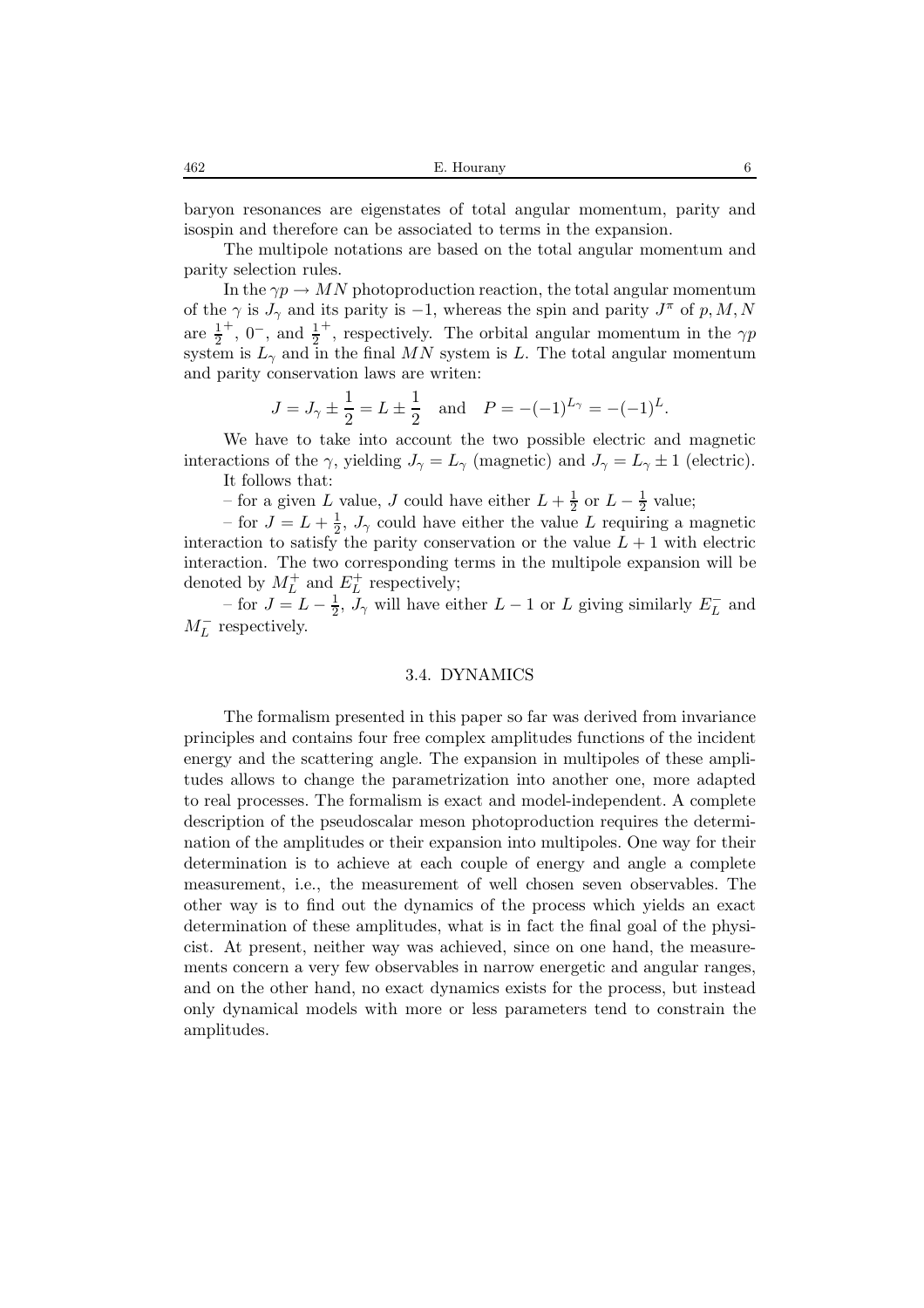In the isobar model [4], a few resonances with a background participate to meson photoproduction. The amplitudes of the partial waves are built on a coherent sum of the amplitudes of the resonances and of the background. There are required five parameters per resonance and four parameters for the background. This model was extensively used because of its simplicity and of the dominance of resonance excitation in the energy domain under 2 GeV. It suffers from the high number of parameters.

In the effective lagrangien approach of meson photoproduction [5, 6], at the tree level, a few Feynmann diagrams are taken into account: (1) s- and u-channel Born terms, (2) resonances in the s- and u-channels, and (3) vector meson exchange in the t-channel. One writes the interaction lagrangien for either of the two vertices of each diagram, attaching to them coupling constants to be determined by fitting experimental data. This approach is in principle more founded than the isobar model, since it allows to put on the same foot different diagrams and to use less parameters than the isobar model.

Recently, phenomenological chiral quark models appeared in pseudoscalar meson photoproduction [7]. In these models, pseudoscalar mesons are treated as Goldstone bosons, which are allowed to interact with quarks inside baryons. The number of parameters here is in principle one, even for all Goldstone bosons, since these are connected among themselves within SU(3) of flavor. These models use the wave functions of the quarks provided by constituent quark models [8, 9, 10, 11] and therefore constrain them through the comparison of the predictions to observables measured in meson photoproduction.

#### 4. **DATA BASE OF MESON PHOTOPRODUCTION**

Recent experiments in meson photoproduction were performed exploring wider ranges of incident energy and scattering angles with higher kinematical and statistical precisions. Also several single or double polarization observables related to beam and target polarization were measured. The analysis and interpretation of the results have been mainly done within a regular updating of theoretical codes generated and controlled by several groups of theoreticians.

The GWU-Group with the SAID program [12] maintain updated data bases and multipole analyses of pion-nucleon scattering and pion photoproduction. The MAID code, based on a unitary isobar model with a partial wave analysis of pion photo- and electroproduction [13], fits the world data and give predictions for multipoles, amplitudes, cross sections and polarization observables in the energy range from pion threshold up to  $W = 2 \text{ GeV}$ and photon virtuality  $Q^2 \leq 5 \text{ GeV}^2$ . Besides the MAID program for pions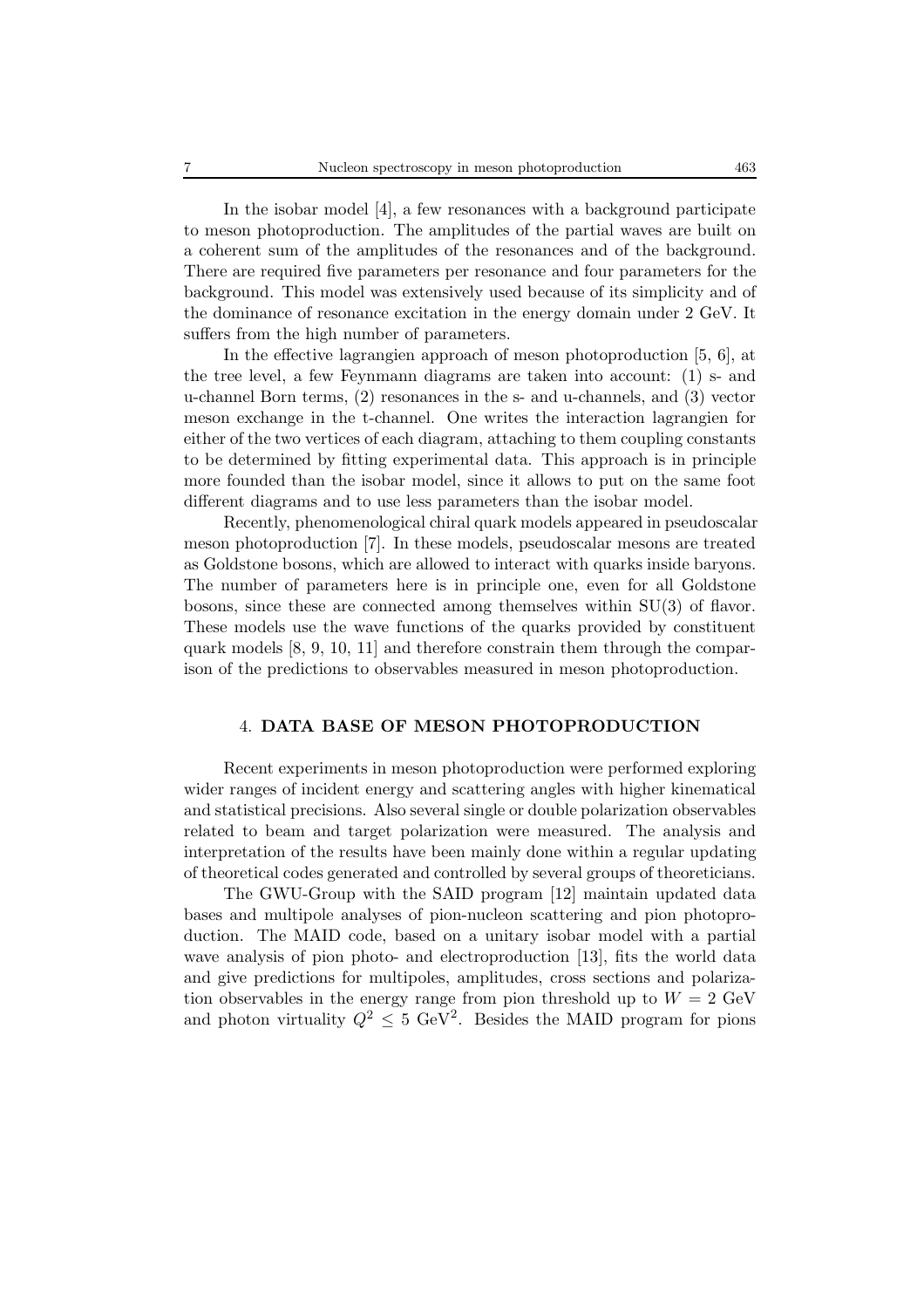464 E. Hourany 8

there is a series of program for photo- and electroproduction of the other pseudoscalar mesons. G. Penner and U. Mosel analysed in a coupled-channel all pion- and photon-induced experimental data for energies up to  $\sqrt{s} = 2$  GeV. A.V. Anisvich et al. analysed the photoproduction data on  $\gamma p \to \pi N$ ,  $\eta N$ ,  $K\Lambda$ and  $K\Sigma$ , with an isobar model. The rich information on the resonances extracted from the recent experiment data and their analysis can be found for instance in reference [16].

Beyond improving and completing the tables of nucleon resonances, the data and the models are used to test basic invariances such the sum rules or to solve some new physics cases.

For instance, the GDH sum rule relating the anomalous magnetic moment  $\kappa$ , the elementary charge e and nucleon mass M to the difference in the total photoabsorption cross sections for circularly polarized photons on longitudinally polarized nucleons is

$$
I_{GDH} = \int_{\nu_0}^{\infty} \frac{\sigma_{1/2} - \sigma_{3/2}}{\nu} d\nu = -\frac{\pi e^2}{2M^2} \kappa^2,
$$

where  $\sigma_{1/2}$  and  $\sigma_{3/2}$  are the photoabsorption cross sections for the helicity states  $1/2$  and  $3/2$  respectively, with  $\nu$  being the photon energy. For the proton (neutron) target the equation predicts  $-205$  ( $-233$ )  $\mu b$ . The integral was measured at Mainz from 200 to 800 MeV on proton target and has been found  $-226\pm 5\pm 12$ . The SAID and MAID codes give in single-pion photoproduction for the same energy interval −193 and −175 respectively. Clearly contributions beyond single-pion photoproduction should be taken into account [12].

An example of physics case was the pentaquark. In the past, some experimental and theoretical searches focused on pentaquarks, which are baryons with a minimal  $qqqq\overline{q}$  structure. In 1997, Diakonov *et al.* [17] made definite predictions about the masses and widths of an antidecuplet of pentaquark states in the framework of a chiral soliton model. The mass widths predicted by the model are very narrow (10–15 MeV). If such states exist they should be directly visible in experimental invariant mass spectra. In 2003, the LEPS collaboration announced the experimental evidence of a first pentaquark  $\theta^+$ decaying into  $K^+n$  [18]. This was followed by positive or negative evidence from other experiments having previously collected data for other purposes. A second generation of dedicated photoproduction experiments, optimized for the pentaquark search was performed at Jefferson Lab. No evidence of a narrow peak has been seen in the invariant mass spectrum of  $K^+n$  produced on a proton or deuterium target with a photon beam ranging from 0.8 to 3.8 GeV [19, 20, 21].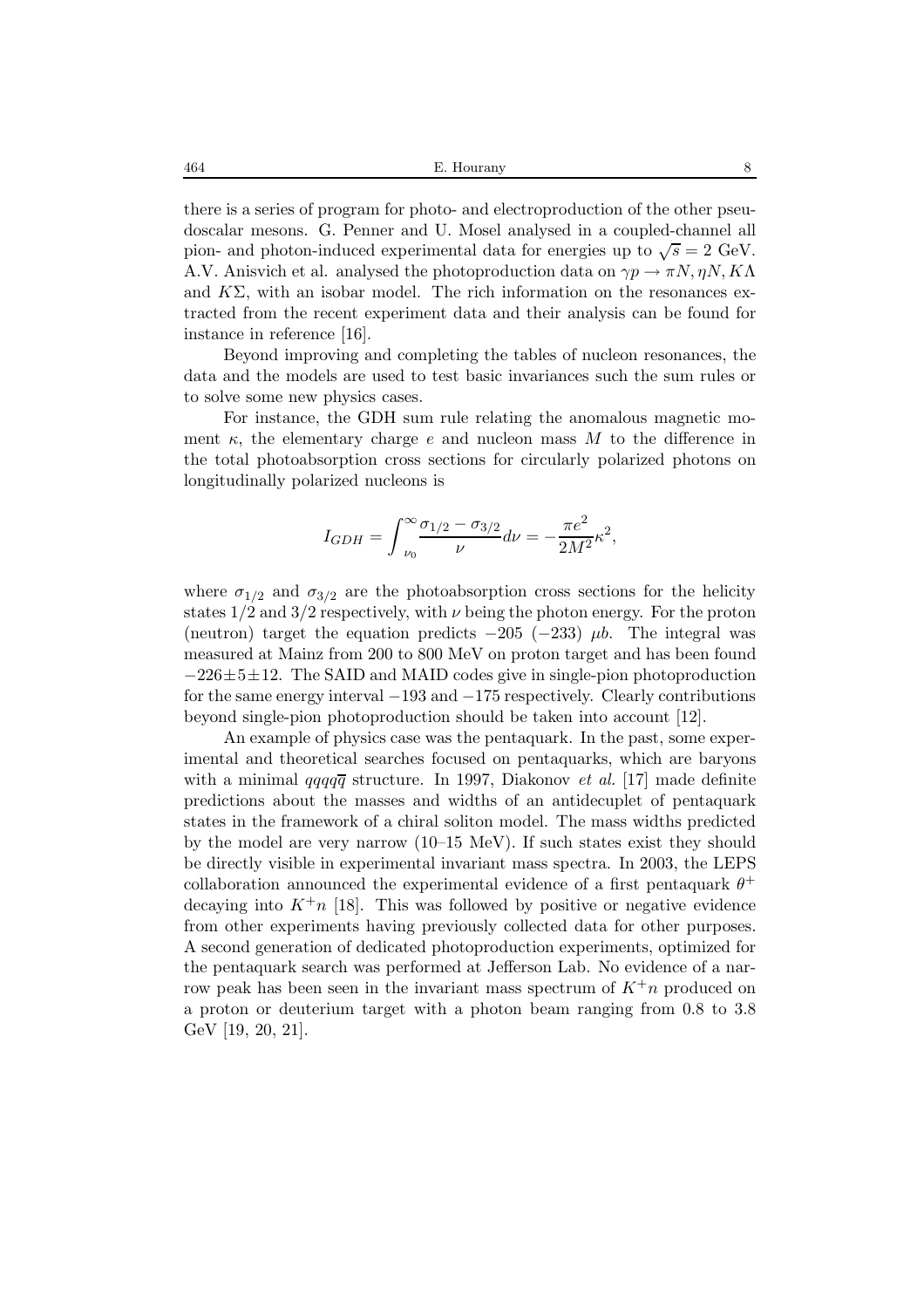# 5. **BASIC EXPERIMENTS IN** η **MESON PHOTOPRODUCTION**

The *n*-meson has isospin  $I = 0$  and in consequence the isospin conservation makes that only the  $N^*$  of  $I = 1/2$  can be excited through  $\gamma p \to p \eta$ reaction. Precise experiments at MAMI, the microtron of Mainz, measured the total and the differential cross sections of  $\eta$  photoproduction on the proton, from threshold (707 MeV) until 790 MeV [22]. The differential cross sections were deduced from the analysis of the  $\eta \rightarrow 2\gamma$  decay mode. The angular distributions were fitted by the usual expression:

$$
d\sigma(\theta)/d\Omega = \frac{q}{k}[A + B\cos(\theta) + C\cos^2(\theta)].
$$

Near threshold, the energy dependence of the total cross section is given by  $(E_{\gamma} - E_{th})^{l+1/2}$ , where l is the order of the dominant multipole. The experimental total cross section behaviour showed a  $(E_{\gamma} - E_{th})^{1/2}$  dependence and the angular distributions of the differential cross sections were quasi isotropic. Both results infer that the s-wave  $E_{0+}$  multipole is dominant.

The dominance of the  $S_{11}$  resonance allows to expand the cross section in terms proportional to the  $E_{0+}$  multipole:

$$
\frac{d\sigma}{d\Omega} = \frac{q_{\eta}^{\star}}{k^{\star}} \Big\{ E_{0^{+}}^{2} - Re[E_{0^{+}}^{\star}(E_{2^{-}} - 3M_{2^{-}}) --2Re[E_{0^{+}}^{\star}(3E_{1^{+}} + M_{1^{+}} - M_{1^{-}})]\cos(\theta) + 3Re[E_{0^{+}}^{\star}(E_{2^{-}} - 3M_{2^{-}})]\cos^{2}(\theta) \Big\}.
$$

As the value of the coefficient B given by the fit is very small  $(\leq 1\%$  of A) no significant contribution is found from  $P_{11}$  resonance involved only in the term of  $\cos(\theta)$ . On the other hand, the coefficient C of  $\cos^2(\theta)$  is originating from the  $D_{13}$  resonance. Its significant value of  $\approx 10\%$  of A indicates that  $D_{13}$  clearly contributes. So, the major results of the MAMI experiment were: (1) to give precise cross section values near threshold, and (2) to rule out the possible contribution of the  $P_{11}(1440)$  to the photoproduction of  $\eta$ .

At GRAAL experiment [23] the beam asymmetry  $\Sigma$  was measured for the reaction  $\vec{\gamma}p \rightarrow np$  using the linearly polarized photon beam. The expression of  $\Sigma$  is given by:  $\sigma/\sigma_0 = 1 - P\Sigma \cos(2\phi)$ , where  $\sigma$  and  $\sigma_0$  are the differential cross sections with polarized and unpolarized beams respectively, P is the polarization of the beam and  $\phi$  is the angle between the polarization and reaction plane. The polarization was switched alternatively between vertical and horizontal states. The two corresponding azimutal distributions of the reaction plane,  $N_{ver}$  and  $N_{hor}$ , normalized by the primary photon fluxes would give the following characteristic dependency on  $\phi$ :

$$
\sigma/\sigma_0 = \frac{2N_{ver}}{N_{ver} + N_{hor}} = 1 - P\Sigma \cos(2\phi).
$$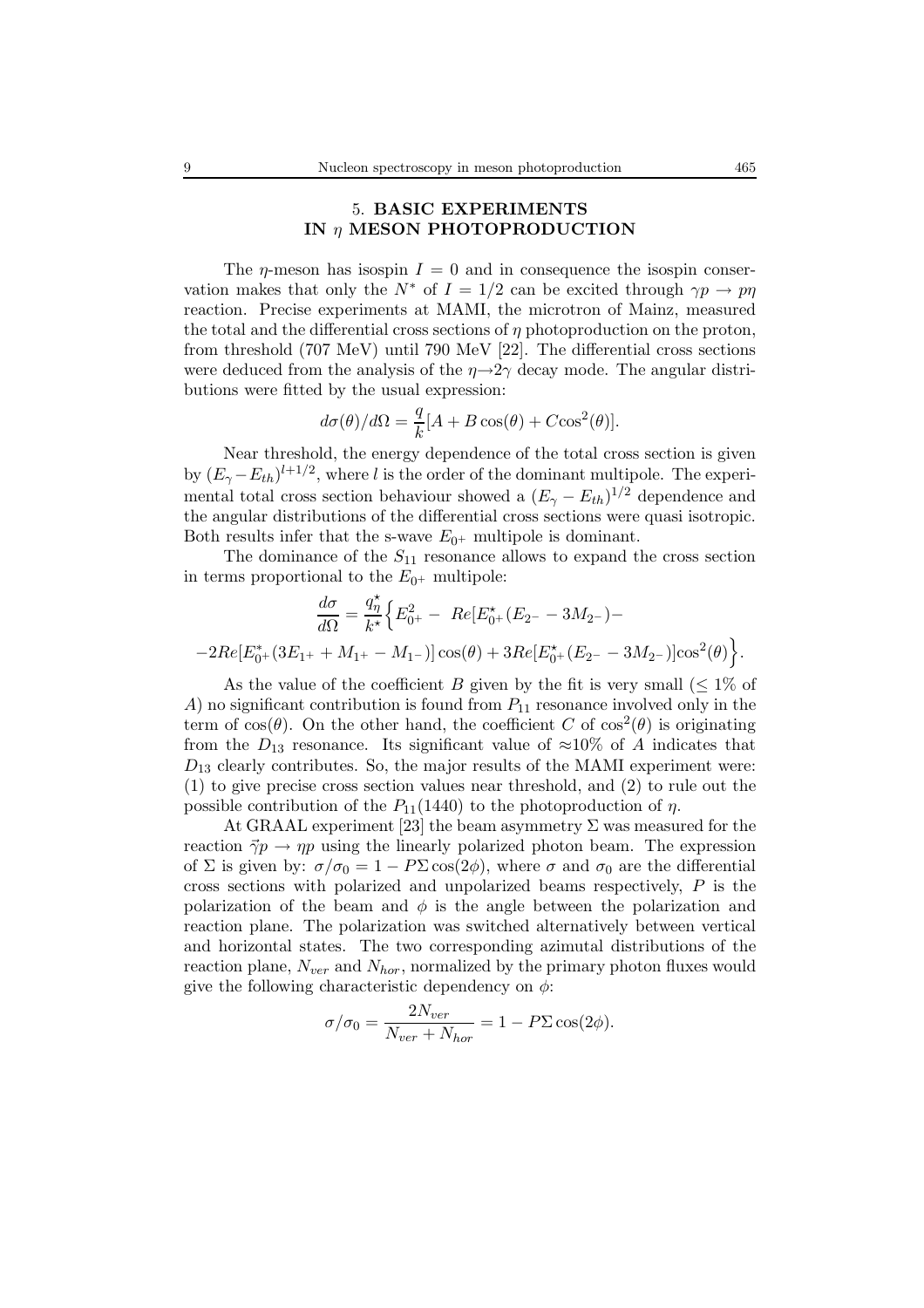466 E. Hourany 10

The fit of the experimental distribution  $\frac{2N_{ver}}{N_{ver}+N_{hor}}$  by an expression  $1 - K \cos(2\phi)$  yields the coefficient K. Taking  $K = P\Sigma$  and knowing P, one deduces Σ. The beam asymmetry Σ was plotted against  $θ<sub>cm</sub>$  of the η for six bins of energy ranging from the threshold up to 1 100 MeV [23], Large positive asymmetries were obtained. The results were, on one hand, compared to predictions given by two independent calculations and, on the other hand, fitted in the frame of an isobaric model [23]. The comparison of these very precise and constraining results with various models confirmed the dominance of  $S_{11}(1535)$  with contributions from  $D_{13}(1520)$ ,  $P_{13}(1720)$  and  $D_{15}(1675)$ .

At the tagged photon facility PHOENICS of the Bonn accelerator ELSA, a measurement of the target asymmetry of the reaction  $\gamma p \to p \eta$  from threshold to 1150 MeV has been performed, using a frozen spin target with butanol  $(C_4H_9OH)$  as target material [24]. The determination of the target asymmetry T off the proton is given in the expression of the differential cross section for polarized nucleons  $\sigma_p$ :

$$
\sigma_p = \sigma_0 \{ 1 + p_y T \sin \phi \},\
$$

where  $\sigma_0$  is the unpolarized differential cross section off the proton,  $p_y$  designates the polarization value of the target and  $\phi$  is the angle between the target spin and the plane of the primary photon and the produced meson. The authors derived the relation for  $T$  in terms of the count rates belonging to different polarization states  $(N_1, N_1)$ :

$$
T = \frac{1}{k} \frac{N_{\uparrow} - N_{\downarrow}}{p_{\downarrow} N_{\uparrow} \sin \phi + p_{\uparrow} N_{\downarrow} \sin \phi}.
$$

Near threshold the angular distribution has a a change in sign at  $\Theta_{CM} = 90^{\circ}$ . This behaviour appears in the expression of T into leading multipoles:

$$
T = -\frac{1}{\sigma_0} 3 \sin \theta \cos \theta Im[E_{0+}(E_{2-} + M_{2-}).
$$

The interference of the dominant  $E_{0+}$  multipole (corresponding to the  $S_{11}(1535)$  with the D-wave multipoles ( $E_{2-}$  and  $M_{2-}$ ) which contain the contribution of the  $D_{13}(1520)$  MeV leads to an angular structure proportional to  $\sin \theta \cos \theta$ . This behaviour is apparently contained in the data.

A simultaneous interpretation was performed for the three sets of observables,  $d\sigma/d\Omega$  measured at Mainz, the target asymmetry T measured at Bonn and the beam asymmetry  $\Sigma$  of GRAAL. Two groups, using effective Lagrangien models performed an almost model-independent calculation based on an expansion into multipoles near the threshold of the transition amplitudes [25, 26]. Under the assumption of the dominance of s-wave and the additional contribution of p- and d- waves only by their interference with swave, the expansion could be limited to a few terms. Simple expressions of the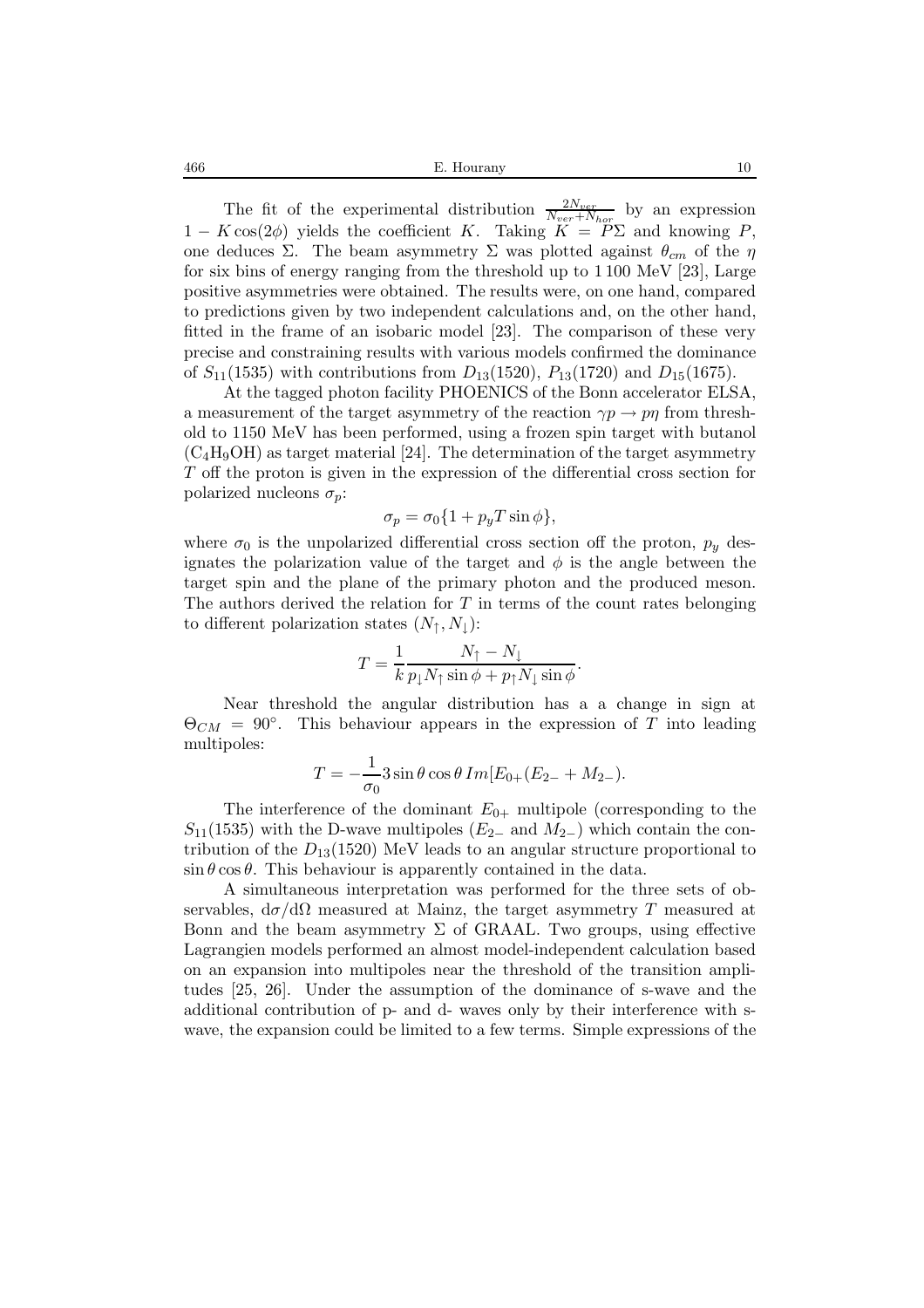three observables  $d\sigma/d\Omega$ , T and  $\Sigma$  are obtained. The fit of the 3 sets of data by these expressions determine the coefficients into the expansion and hence the multipoles. In Fig. 1, the dashed and dotted lines are predictions of an effective Lagrangien model corresponding to calculations with and without  $D_{13}$ respectively. While the two calculations give similar results for  $d\sigma/d\Omega$  and T, they give a dramatic change for  $\Sigma$ : without  $D_{13}$ , values close to zero and even negative are found, and, with  $D_{13}$ , values compatible with the experimental ones are seen. In addition, not only the agreement is poor in  $T$ , but also the theoretical result does not show a nodal angular structure at low energy.

The continuous line is the result of the fit by the expansion into multipoles. This fit reproduces the 3 sets of observables, nevertheless with two drawbacks: the high values of  $\Sigma$  at high energies and forward angles are not reproduced even after allowing the contribution of higher waves through an additional term in the expression of  $\Sigma$ , and the fit of the nodal structure is possible only at the expenses of the wrong sign in the phase between  $S_{11}$  and  $D_{13}$ . The authors claimed the confirmation of the experimental results in T and when extracting numerical values for various basic quantities they carried out results in two cases, case 1 for the 3 observables fitted together and case 2 for  $d\sigma/d\Omega$  and  $\Sigma$ .

The extracted values of the branching ratio of  $D_{13}$  into  $\eta$  are  $0.08 \pm 0.01$ and  $0.05 \pm 0.02$  in cases 1 and 2 respectively, close to the prediction of the quark model, which is of 0.09. As to the helicity amplitude  $A_{1/2}$  and the ratio  $A_{3/2}/A_{1/2}$  for the excitation of  $D_{13}$ , they were found equal, in the two cases, to the following values:

 $A_{1/2} = -79 \pm 9$  (to be compared to  $-24 \pm 9$  of the PDG tables),  $A_{3/2}/A_{1/2} = -2.1 \pm 0.2$  (to be compared to  $-6.9 \pm 2.6$  of the PDG tables).

This striking disagreement between these quantities extracted in  $\eta$  photoproduction of  $D_{13}$  and those of PDG tables based on pion photoproduction results has been previously found in the extraction of  $A_{1/2}$  for  $S_{11}$  from  $\eta$ photoproduction using an expansion into multipoles near the threshold.

More recently, the study of  $\eta$  photoproduction was extendied to higher photon beam energies [27, 28, 29]. Differential and total cross sections were obtained up to 3 GeV beam energy. In references [27, 28] a quark model including the known resonances and a vector-meson exchange in the t-channel [30] and an isobar model including Born terms, vector meson exchange and resonances (ETA-MAID) [31] were used for the interpretation. In reference [29] partial wave amplitudes constructed in the framework of the operator expansion method [32] are used to fit the data. The finding was that the important contributions to the total cross section come from the resonances  $S_{11}(1535)$ ,  $P_{13}(1720)$  and  $D_{15}(2070)$  while smaller contributions come from  $S_{11}(1650)$  and  $P_{13}(2200)$ . It is expected that further experiments with polarized beams and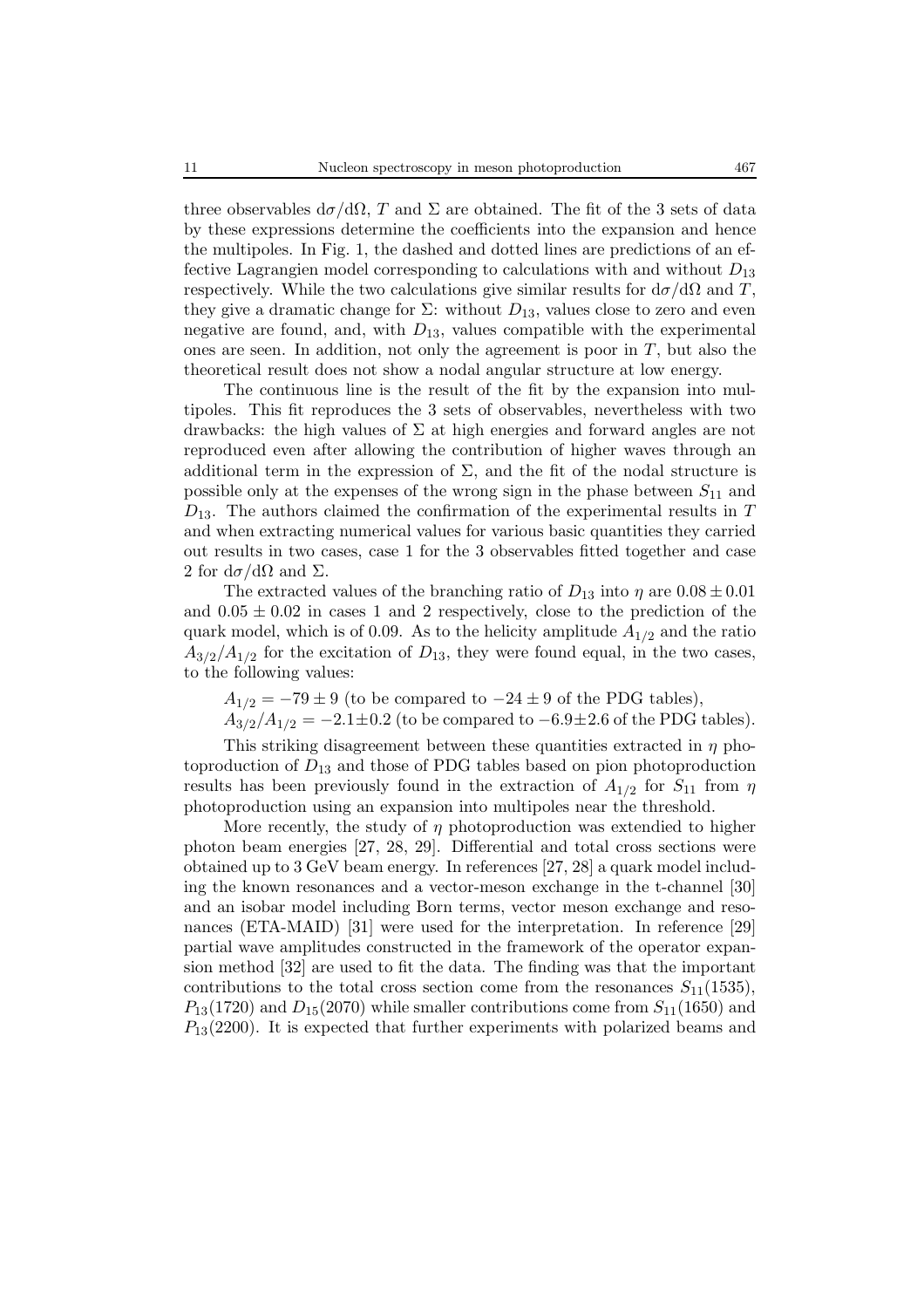

Fig. 1 – Cross section  $d\sigma/d\Omega$  of Mainz, target asymmetry T of Bonn and beam asymmetry  $\Sigma$  of GRAAL of the reaction  $\gamma p \to \eta p$  and their interpretation given in reference [26].

targets could confirm this finding and give evidence to additional resonances decaying into  $N\eta$  and having small contributions to the total cross section.

# 6. **BASIC EXPERIMENTS IN** ω **MESON PHOTOPRODUCTION**

There is no nucleon resonance well-established decaying into vector mesons  $ω$ . The identification of  $ω$  with its narrow width (8 MeV) is easy. Also since the isospin of  $\omega$  is zero, only the isospin  $-1/2$  nucleon resonances can couple to the  $\omega N$  channel. A search of resonant contribution in the  $\omega$  photoproduction has recently seen a strong revival. In  $\omega$  meson photoproduction at GRAAL experiment [33], the identification and selection of the events were carried out for the case of the  $\omega$ -decay into three pions (branching ratio of 89%):

$$
\gamma \, \, \mathrm{p} \to \mathrm{p} \, \, \omega \qquad \omega \to \pi^+ \pi^- \pi^0.
$$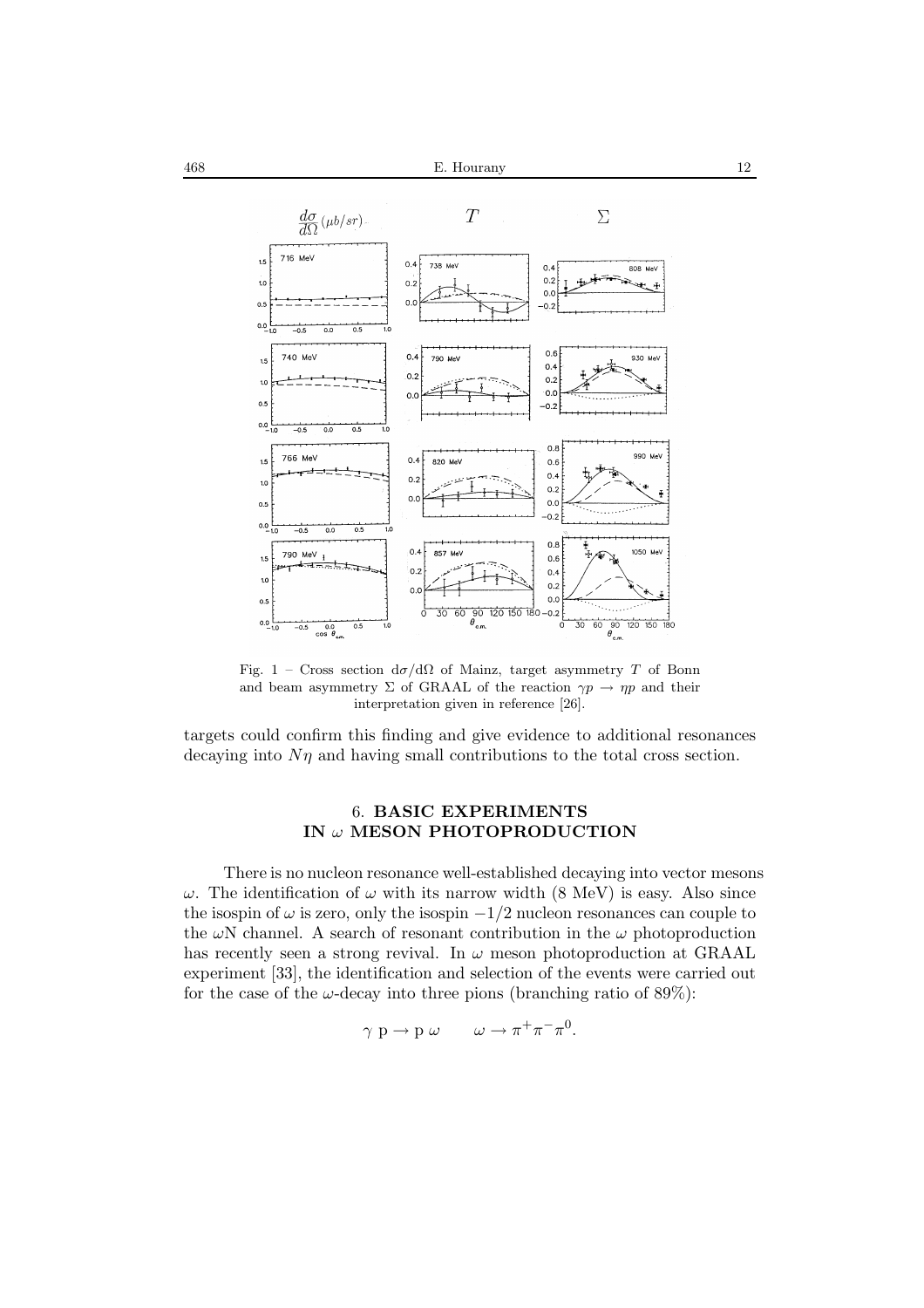With a linear polarization of the photons, the distribution of the angles θ and φ of the normal to the decay plane of  $ω$  in the rest frame of  $ω$  is [34]:

$$
W = W^{0}(\cos \theta, \phi) - P_{\gamma} \cos(2\Phi)W^{1}(\cos \theta, \phi) - P_{\gamma} \sin(2\Phi)W^{2}(\cos \theta, \phi),
$$

where,  $\Phi$  is the angle between the production plane of  $\omega$  and the polarization of the beam,  $P_{\gamma}$  is the degree of polarization of the beam, and the expressions  $W^0$ ,  $W^1$ ,  $W^2$  are functions of spin density matrix elements  $\rho_{ik}^{\alpha}$  which are to be determined by fitting the experimental data and to be compared to values extracted from theoretical models. These matrix elements are in fact double polarization beam- $\omega$  meson observables.

Integrating  $W(\cos \theta, \phi, \Phi)$  over  $\theta$  and  $\phi$  yields:

$$
W(\Phi) = 1 + P_{\gamma} \cdot \frac{2\rho_{11}^1 + \rho_{00}^1}{2\rho_{11}^0 + \rho_{00}^0} \cdot \cos(2\Phi).
$$

The beam asymmetry  $\Sigma$  is extracted by fitting at each couple of incident energy and  $\theta_{\omega}$  angle bins the  $\Phi$  distribution by an expression  $K(1+$  $+P_{\gamma}\Sigma\cos(2\Phi)$ . These  $\Sigma$  values are compared to the analog theoretical ones  $\frac{2\rho_{11}^1+\rho_{00}^1}{2\rho_{11}^0+\rho_{00}^0}$  obtained in a quark model [35]. In this model an effective Lagrangian is used to study the s- and u-channel resonance contributions.

$$
L_{eff} = -\overline{\psi}\gamma_{\mu}p^{\mu}\psi + \overline{\psi}\gamma_{\mu}e_{q}A^{\mu}\psi + \overline{\psi}\left(a\gamma_{\mu} + \frac{ib\sigma_{\mu\nu}q^{\nu}}{2m_{q}}\right)\phi_{m}^{\mu}\psi,
$$

where  $\psi$  and  $\overline{\psi}$  represent the quark and antiquark fields and  $\phi_m^{\mu}$  denotes the vector meson field. The two parameters a and b represent the vector and tensor couplings of the quark to the vector meson and  $m_q = 330$  MeV is the constituent quark mass. The t-channel natural parity exchange is taken into account through the Pomeron exchange, while the unnatural parity exchange is described by the  $\pi^{\circ}$  exchange. The results of this model are consistent with the known characteristics of  $\omega$  meson photoproduction at high energies, i.e., a dominance of Pomeron and  $\pi^{\circ}$  exchanges in the total cross section with a forward diffractive peaking in the differential cross sections.

In Fig. 2, the total cross section is shown. The GRAAL data (solid dots), are obtained by the integration of the differential cross sections. The error bars come mainly from the uncertainty at the limits of the integration. The systematic error of 5% is not shown. Similar to the previous existing data (shown with empty symbols), a strong rise at threshold is seen in GRAAL data. Moreover, a bump structure appears near threshold before the total cross section levels off to a value of  $\approx 7.5 \mu b$  at 1.45 GeV. The model of Zhao *et al.* (solid line) satisfactorily reproduces the GRAAL data, and in particular among its different transition processes (shown in the figure) the resonant term is dominant near threshold and remains sizeable up to  $E_{\gamma} = 2 \text{ GeV}$ . The same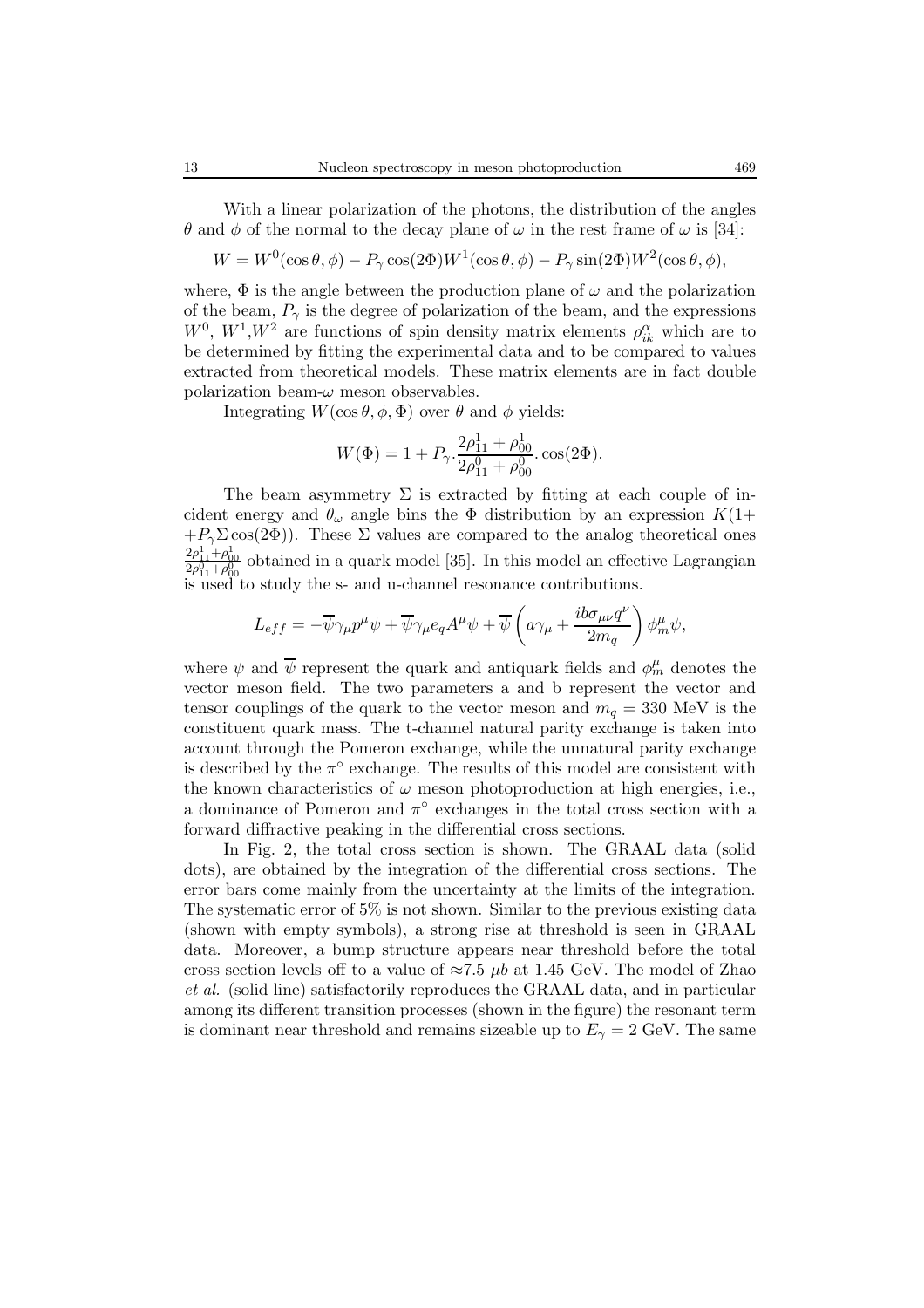



Fig. 2 – Total cross section of  $\gamma p \rightarrow p\omega$  [33]. The calculations by Zhao are shown with several lines: solid for the full calculation, and other line types for contributing terms. The thicker dashed line is the calculation of Penner and Mosel [14].

Fig. 3 – Beam asymmetry of  $\gamma p \to p\omega$ for GRAAL data [33]. Zhao model: solid line for full calculation; dashed for no  $D_{13}(1520)$  contribution; dotted for no  $P_{13}(1720)$ ; dot-dashed for no  $F_{15}(1680)$ ; heavy-dashed for no  $F_{15}(2000)$ ; heavy-dotted for no  $P_{13}(1900)$ .

structure is also seen in the results of Barth *et al.* [36] plotted in empty circles and in the calculation of Penner and Mosel [14] (shown by the heavy dashed line), where the enhancement near threshold is attributed by the authors to  $P_{11}(1710)$  and  $P_{13}(1900)$  contributions.

In Fig. 3, the beam asymmetry of GRAAL data are presented showing large negative values while  $\Sigma$  should be vanishing without s- and u-channel transitions, particularly the excitation of resonances. The interpretation by Zhao et al. gives with solid lines, the full calculation results and, with other line types, the results when one single resonance is switched off (keeping the relative strengths of the remaining resonances as imposed by the quark model). So, some of the resonances, e.g.  $D_{13}(1520)$ ,  $P_{13}(1720)$ ,  $F_{15}(1680)$ , are found to play an indispensable role, and some effects due to the  $F_{15}(2000)$  are also seen. In particular, the model suggests that  $P_{13}(1720)$  plays an important role near threshold despite a small branching ratio  $0.002$  while the  $P_{13}(1900)$  and  $F_{15}(2000)$  have sizeable branching ratios, 0.1 and 0.4, but small contributions to the cross section. Also, recent results from SAPHIR gave the angular distributions of the decay products of  $\omega$  meson in its rest frame and deduced a set of spin density matrix elements [36]. These results suggest also the excitation of some resonances in  $\omega$  photoproduction channel.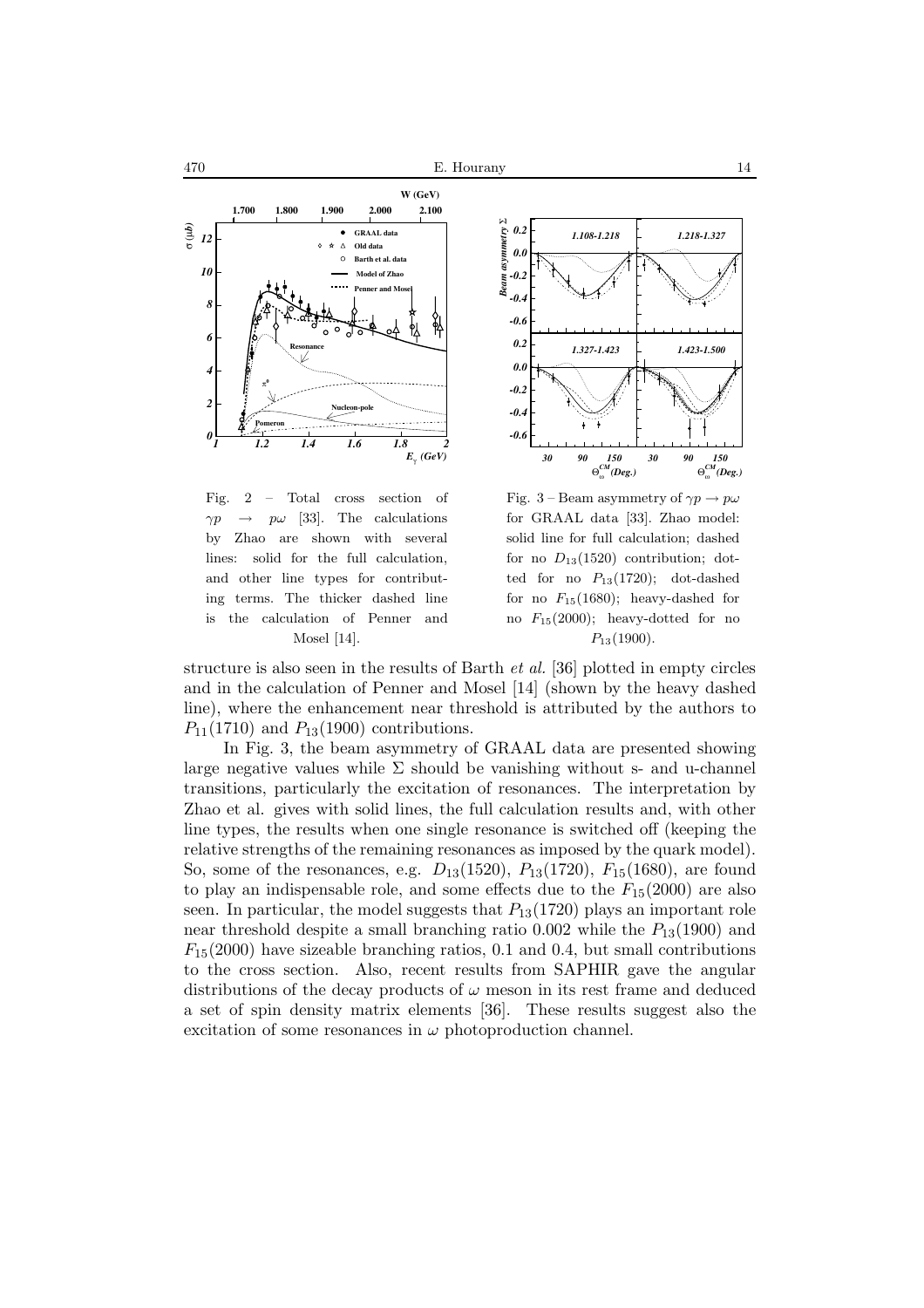#### 7. **SUMMARY**

The photoproduction of the lightest mesons is a tool complementing the pion-nucleon scattering to study the baryon resonances. The formalism is well established and the relevant observables are well defined. Experiments and dynamical models have gained a revival motivated by the high accuracy which became reachable in the experiments and by the need of quark models to new constraints. Extension of the experiments are being undertaken (i) to involve the measurements of the single and double polarization of the beam and the proton target, (ii) to use neutron target (neutron weakly bound in the deuterium) or medium and heavy nuclei targets.

In nucleon spectroscopy, all the characteristics of the nucleon and its resonances are studied in the response of the nucleon as a whole (compound system) to external interactions. Another way to explore the nucleon is to study directly its internal structure through a new probe able to see the partons inside it. Presently, experiments are planned at several GeV of electron beams to study the generalized parton distribution (GPDs) describing the structure of the nucleon at the quark-gluon level.

#### REFERENCES

- 1. S. Eidelman *et al.*, Phys. Lett., **B 592**, 1 (2004).
- 2. R.A. Adelseck, B. Saghai, Phys. Rev., **C 42**, 108 (1990).
- 3. C.G. Fasano, F. Tabakin and B. Saghai, Phys. Rev., **C 46**, 2430 (1992).
- 4. H.R. Hicks *et al.*, Phys. Rev., **D 7**, 26141973.
- 5. M. Benmerrouche *et al.*, Phys. Rev., **D 51**, 32371995.
- 6. G. Knochlein *et al.*, Z. Phys. , **A 352**, 327 (1995)
- 7. Zhenping Li, Phys. Rev., **D 50**, 56391994; Phys. Rev., **D 52**, 4961995.
- 8. R. Koniuk and N. Isgur, Phys. Rev., **D 21**, 18681980.
- 9. C.P. Forsyth and R.E. Cutkosky, Z. Phys., **C 18**, 2141983.
- 10. D.M. Manley and E.M. Saleski, Phys. Rev., **D 45**, 40021992.
- 11. S. Capstick, Phys. Rev., **D 46**, 28641992.
- 12. R.A. Arndt *et al.*, Phys. Rev., **C 53**, 430 (1996) and **C66**, 055213 (2002).
- 13. ∗∗∗ , MAID programs at http://www.kph.uni-mainz.de/MAID
- 14. G. Penner and U. Mosel, Phys. Rev., **C 66**, 055211–1 and 055212–1 (2002).
- 15. A.V. Anisovich *et al.*, Eur. Phys. J., **A 25** 427–439 (2005).
- 16. R. A. Arndt *et al.*, Phys. Rev., **C 74**, 045205 (2006).
- 17. D. Diakonov, V. Petrov and M. Polyakov, Z. Phys., **A 359**, 305 (1997).
- 18. T. Nakano *et al.*, Phys. Rev. Lett., **91**, 012002 (2003).
- 19. S. Niccolai *et al.*, Phys. Rev. Lett., **97**, 032001 (2006).
- 20. B. McKinnon *et al.*, Phys. Rev. Lett., **96**, 212001 (2006).
- 21. M. Battaglieri *et al.*, Phys. Rev. Lett., **96**, 042001 (2006).
- 22. B. Krusche *et al.*, Phys. Rev. Lett., **74**, 37361995 23. J. Ajaka *et al.*, Phys. Rev. Lett., **81**, 17971998.